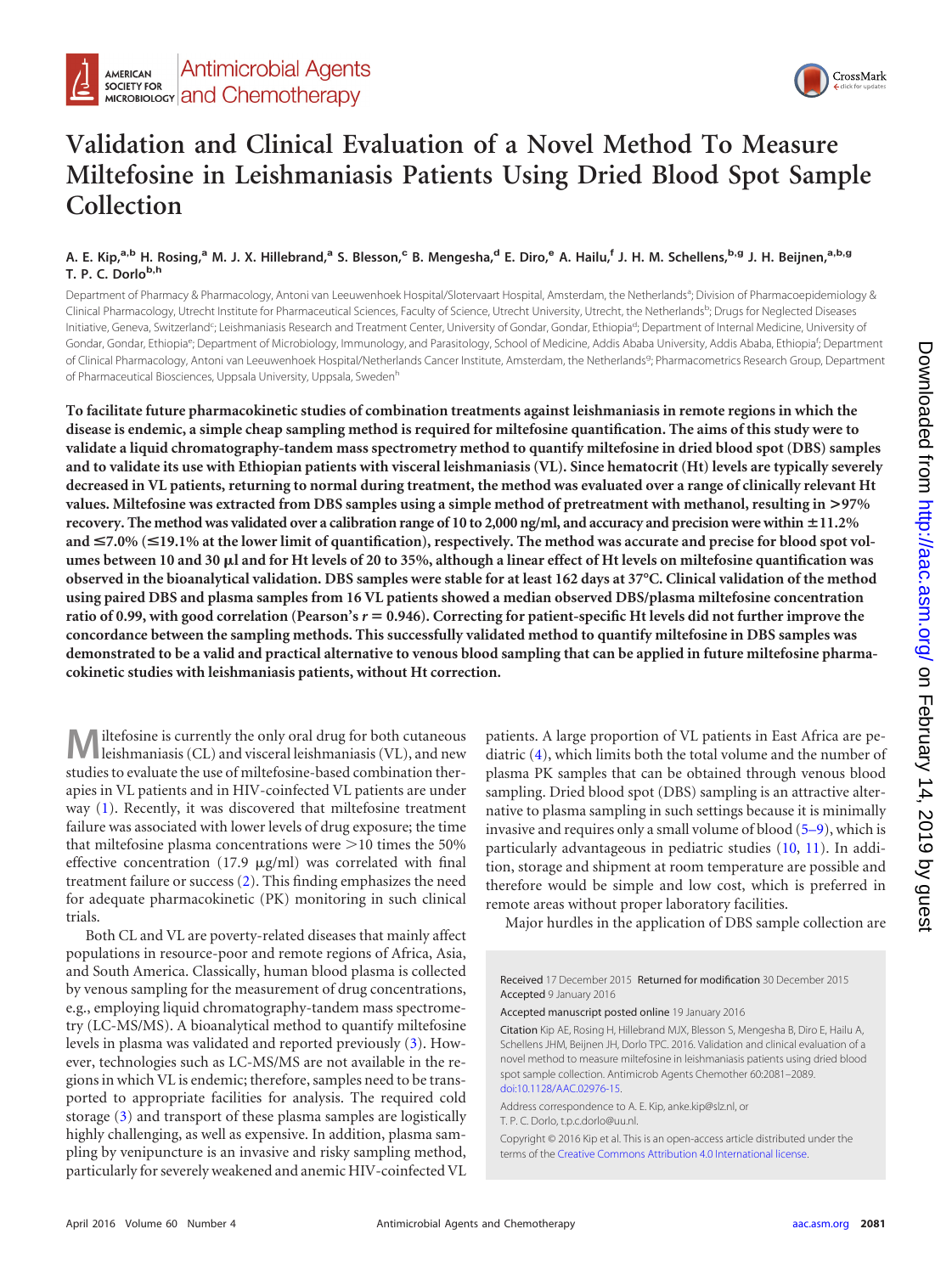

<span id="page-1-0"></span>**FIG 1** Structural formulas of miltefosine and the internal standard miltefosine-D4, indicating the *m/z* fragments.

the effects of hematocrit (Ht) levels and blood spot volumes on miltefosine quantification [\(12](#page-8-4)[–](#page-8-5)[14\)](#page-8-6). Ethiopian VL patients had decreased median Ht levels of 25% (range, 23 to 30%) at the initiation of treatment [\(15\)](#page-8-7), which slowly moved toward Ht levels of 33% (range, 27 to 37%) after 30 days of treatment with sodium antimony gluconate [\(15\)](#page-8-7). HIV-coinfected VL patients showed similar Ht values during active VL infections (mean hemoglobin concentration of 9 g/dl, corresponding to a Ht value of approximately 27% [\[16\]](#page-8-8)). Since miltefosine has a long terminal half-life (30.9 days) [\(17\)](#page-8-9) and accumulates during treatment, pharmacokinetic sampling is typically performed at various time points during treatment and up to several months after the end of treatment. Ht values show high within-subject variability within this period, which may influence the outcomes of drug measurements with DBS sample collection.

Additionally, blood spot volumes can vary widely between patients, due to variations in blood flow and the penetration of the lancet in the finger. The viscosity of the blood increases with increased Ht levels [\(18\)](#page-8-10); therefore, the blood flow and possibly blood spot volumes can be expected to be larger for patients with lower Ht levels.

Here we describe the development and validation of a rapid LC-MS/MS method to quantify miltefosine levels in DBS samples in a range from 10 to 2,000 ng/ml, according to the current Food and Drug Administration (FDA) and European Medicines Agency (EMA) guidelines [\(19,](#page-8-11) [20\)](#page-8-12) and the European Bioanalysis Forum (EBF) recommendations [\(21,](#page-8-13) [22\)](#page-8-14) for DBS assays. Furthermore, this study evaluates and validates the clinical applicability of this method by comparing paired DBS and plasma samples from 16 Ethiopian HIV-coinfected VL patients who received miltefosine treatment.

## **MATERIALS AND METHODS**

**Chemicals and reagents.** Miltefosine was purchased from Sigma-Aldrich (Zwijndrecht, the Netherlands). Deuterated miltefosine (miltefosine-D4) [\(Fig. 1\)](#page-1-0) was purchased from Alsachim (Illkirch Graffenstaden, France). Methanol and water were obtained from Biosolve Ltd. (Valkenswaard, the Netherlands). Ammonia (25%) was purchased from Merck (Amsterdam, the Netherlands).

**Materials.** For the collection of DBS samples, pure cellulose-based cards (Whatman 903 protein saver cards) were used. These cards, together with foil bags and desiccant packages for storage of DBS samples, were purchased from GE Healthcare Europe GmbH (Diegem, Belgium). A Harris 3.0-mm micropunch was used to punch the DBS samples. Whole blood (WB) was collected in K<sub>2</sub>EDTA BD Vacutainers from healthy volunteers and stored at 2 to 8°C for a maximum of 2 days. WB was adjusted to a Ht level of 30%  $\pm$  1% (Ht30 WB), to mimic the Ht levels of VL patients, by dilution with plasma. Ht levels were determined with the Cell Dyn Hematology analyzer (Abbott Diagnostics, Lake Forest, IL, USA).

**Preparation of calibration standards and QC samples.** Stock solutions of 1 mg/ml miltefosine were prepared from independent weighings in methanol-water (1:1 [vol/vol]). Separate stocks were diluted to working solutions with methanol-water (1:1 [vol/vol]) for the preparation of calibration standards and quality control (QC) samples. A stock solution of 1 mg/ml deuterated miltefosine (miltefosine-D4) was prepared and diluted to an internal standard (IS) working solution of 4,000 ng/ml miltefosine-D4 in methanol-water (1:1 [vol/vol]). This working solution was further diluted with methanol to an extraction solution of 20 ng/ml miltefosine-D4 in 100% methanol. The stock and working solutions were stored at nominally  $-20^{\circ}$ C.

Calibration standards were diluted 1:20 (vol/vol) in Ht30 WB to final concentrations of 10, 20, 100, 500, 1,000, 1,400, 1,800, and 2,000 ng/ml. QC samples were diluted 1:20 (vol/vol) in Ht30 WB to final concentrations of nominally 10, 24, 300, and 1,600 ng/ml (lower limit of quantification [LLOQ], low-level QC [QCL], mid-level QC [QCM], and highlevel QC [QCH], respectively). Additionally, a sample above the upper limit of quantification (-ULOQ), i.e., 40,000 ng/ml, was prepared and used to determine dilution integrity.

A volume of 20  $\mu$ l of spiked whole blood was spotted on Whatman 903 cards and air dried for at least 3 h at room temperature. When samples that had been dried for 3 h were compared to samples that had been dried overnight (15 to 20 h), no effect was found for the additional drying time (bias within  $\pm 6.1\%$ ).

**Sample pretreatment.** After drying, a 3.0-mm punch was taken from the center of the DBS and transferred to a 1.5-ml Eppendorf tube. To prevent spot-to-spot puncher carryover, an unspotted filter punch was taken after each sample punch. A total of  $150 \mu$ l of extraction solution (20 ng/ml miltefosine-D4 in methanol) was added to each sample with the exception of double blanks, to which  $150 \mu l$  of methanol was added. The tubes were mixed for 10 s, sonicated for 30 min, and mixed for another 30 s. Subsequently, the final extract was transferred to an autosampler vial, and  $10 \mu$ l was injected onto the high-performance liquid chromatography (HPLC) column. No additional recovery of miltefosine from the blood spots was found when longer sonication times were used.

**Liquid chromatography-tandem mass spectrometry.** Chromatographic separation was performed as described for the previously vali-dated miltefosine plasma method [\(3\)](#page-7-2), using a Gemini  $C_{18}$  precolumn (4.0 mm by 2.0-mm inside diameter [i.d.]; Phenomenex, Torrance, CA, USA) and Gemini  $C_{18}$  analytical column (150 mm by 2.0-mm i.d.; particle size,  $5 \mu m$ ; Phenomenex), with isocratic elution with 10 mM ammonia in 95% methanol (vol/vol) at 0.3 ml/min. The HPLC system (Agilent 1100 series; Agilent, Palo Alto, CA, USA) consisted of a binary pump, in-line degasser, autosampler (at 4°C), and column oven (at 25°C). The miltefosine concentrations were analyzed on an API-3000 triple-quadrupole mass spectrometer (MS) equipped with a turbo-ion-spray source (Sciex, Framing-ham, MA, USA), operating in positive ion mode. [Table 1](#page-2-0) summarizes the MS operating parameters.

**Validation of assay for quantification of miltefosine in DBS samples.** The validation of the assay was performed according to the most current EMA and FDA guidelines for the validation of bioanalytical assays [\(19,](#page-8-11) [20\)](#page-8-12), with respect to the following aspects: calibration model, accuracy and precision, LLOQ, selectivity (endogenous interferences and crossanalyte interferences), carryover (instrumentation and spot-to-spot carryover), dilution integrity, matrix effects, and recovery. Additional experiments were performed for the application of dried blood spots as a matrix according to EBF recommendations [\(21,](#page-8-13) [22\)](#page-8-14); blood spot volume, blood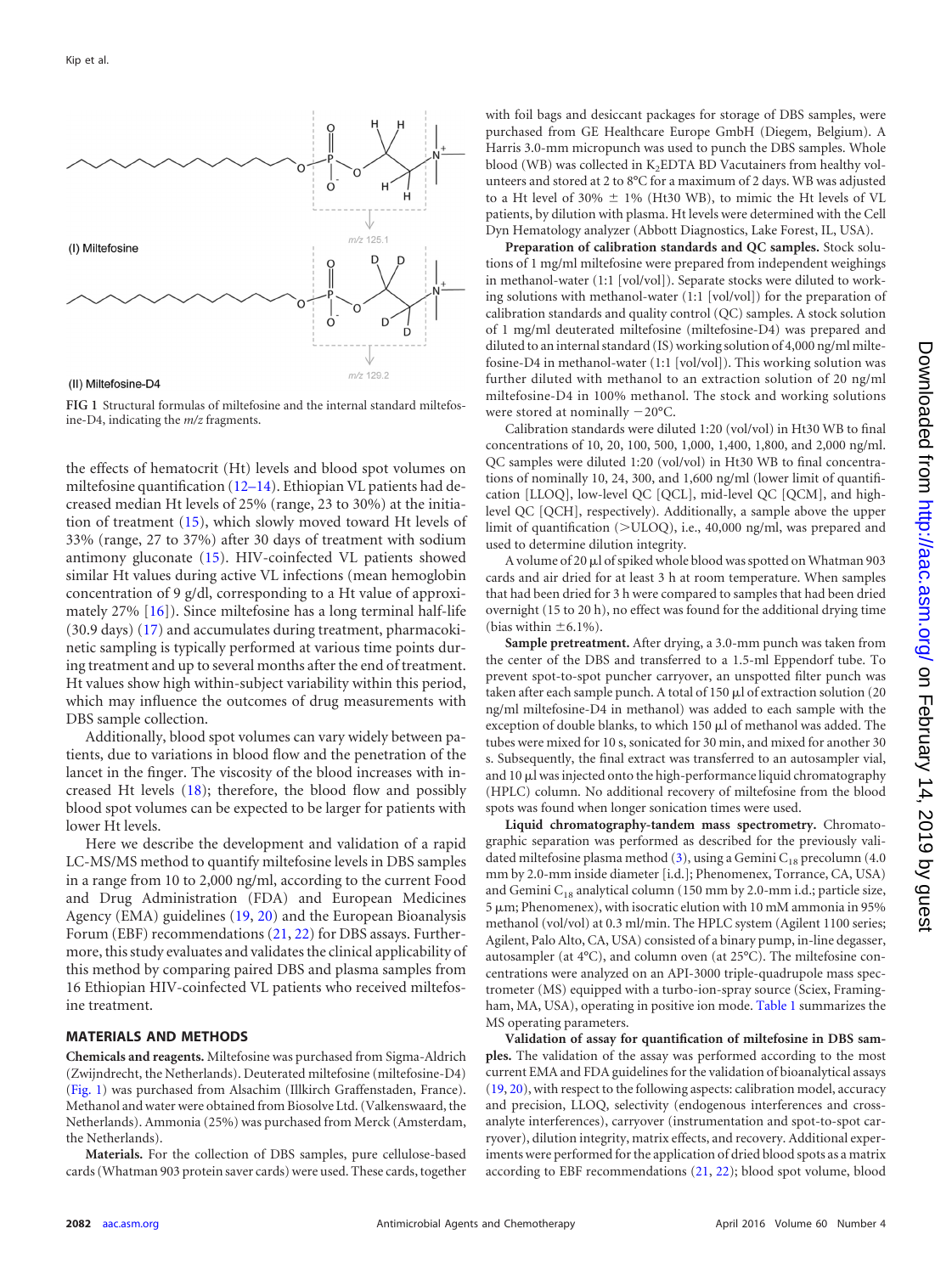<span id="page-2-0"></span>**TABLE 1** MS operating parameters for determination of miltefosine in dried blood spots

| Parameter                             | Miltefosine | Miltefosine-D4 |  |
|---------------------------------------|-------------|----------------|--|
| Run duration (min)                    | 5.0         | 5.0            |  |
| Ion-spray voltage (kV)                | $+4.5$      | $+4.5$         |  |
| Turbo gas temperature $({}^{\circ}C)$ | 400         | 400            |  |
| Turbo gas flow (liters/min)           | 7           | 7              |  |
| Nebulizer gas pressure                | 11          | 11             |  |
| (arbitrary units)                     |             |                |  |
| Curtain gas pressure (arbitrary       | 9           | 9              |  |
| units)                                |             |                |  |
| Collision gas pressure                | 6           | 6              |  |
| (arbitrary units)                     |             |                |  |
| Parent mass $(m/z)$                   | 408.5       | 412.6          |  |
| Product mass $(m/z)$                  | 125.1       | 129.2          |  |
| Dwell time (ms)                       | 400         | 400            |  |
| Collision energy $(V)$                | 43          | 43             |  |
| Collision exit potential (V)          | 22          | 22             |  |
| Declustering potential (V)            | 71          | 71             |  |
| Focusing potential (V)                | 290         | 290            |  |
| Entrance potential (V)                | 12          | 12             |  |
| Typical retention time (min)          | 2.6         | 2.6            |  |

spot homogeneity, and different WB Ht values were tested for their effects on accuracy and precision at two concentrations (QCL and QCH). Stability for up to 162 days was tested at four nominal temperatures, i.e.,  $-70^{\circ}$ C,  $-20^{\circ}$ C, room temperature (20 to 25 $^{\circ}$ C), and 37 $^{\circ}$ C.

**Clinical application.** As part of a larger randomized clinical trial (ClinicalTrials registration no. NCT02011958) investigating the treatment of Ethiopian HIV-coinfected VL patients with high-dose liposomal amphotericin B alone (total dose of 40 mg/kg, given over 24 days) or liposomal amphotericin B (total dose of 30 mg/kg, given over 11 days) in combination with a 28-day miltefosine regimen (2.5 mg/kg daily), paired plasma and DBS samples were collected from 16 patients. Ethical approval was obtained from the Ethiopian National Research Ethics Review Committee, the institutional review board of the University of Gondar in Ethiopia, and ethics committees from Médecins Sans Frontières, the London School of Hygiene & Tropical Medicine, and the Institute of Tropical Medicine (Antwerp, Belgium). Regulatory approval was obtained from the Food, Medicine, and Health Administration and Control Authority in Ethiopia. All patients provided written informed consent before entering the study. DBS and plasma samples were collected simultaneously on day 29 of miltefosine treatment, 1 day after the last miltefosine dose, when patients are considered to have reached steady-state/maximal levels.

Plasma samples were collected using K<sub>2</sub>EDTA BD Vacutainers; after centrifugation, plasma was isolated and was maintained at  $-20^{\circ}$ C until analysis. DBS samples were collected from a finger-prick using a lancet (GST Corp., New Delhi, India). A drop of blood was applied to a Whatman 903 protein saver card without touching the filter paper with the finger tip. DBS samples were allowed to air dry for at least 3 h before being stored in an airtight and watertight zipper-lock bag containing at least three desiccant packages. DBS samples were stored and transported by courier at room temperature. Ht levels of the patients were determined with a Beckman Coulter AcT Diff hematology analyzer (Beckman Coulter, Fullerton, CA, USA).

Observed DBS and plasma concentrations were compared using weighted Deming regression, and a Bland-Altman difference plot was used to depict the agreement between the two methods. All statistical analyses were performed with R (version 3.1.2). The acceptance criteria for the agreement between the observed and derived plasma concentrations were based on the guideline for incurred sample reanalysis of the EMA, i.e., the difference between the observed and derived miltefosine plasma concentrations should be within  $\pm 20\%$  for at least 67% of the samples [\(19\)](#page-8-11).

<span id="page-2-1"></span>

| <b>TABLE 2</b> Intra-assay and interassay accuracy (bias) and precision (CV) |
|------------------------------------------------------------------------------|
| determined by analyzing quality control samples at four concentrations,      |
| i.e., LLOQ (10.1 ng/ml), QCL (24.2 ng/ml), QCM (302 ng/ml), and              |
| $OCH(1,610 \text{ ng/ml})$                                                   |

| Parameter   | Nominal concn<br>(ng/ml) | Bias $(\% )$ | CV(%) | No. of<br>replicates |
|-------------|--------------------------|--------------|-------|----------------------|
| <b>LLOQ</b> |                          |              |       |                      |
| Run 1       | 10.1                     | $-9.0$       | 9.1   | 5                    |
| Run 2       | 10.1                     | 8.1          | 7.1   | 5                    |
| Run 3       | 10.1                     | 4.8          | 19.1  | 5                    |
| Interassay  | 10.1                     | 1.3          | 14.3  | 15                   |
| QCL         |                          |              |       |                      |
| Run 1       | 24.2                     | 1.2          | 5.8   | 5                    |
| Run 2       | 24.2                     | 6.3          | 4.6   | 5                    |
| Run 3       | 24.2                     | 1.1          | 6.5   | 5                    |
| Interassay  | 24.2                     | 2.8          | 5.8   | 15                   |
| QCM         |                          |              |       |                      |
| Run 1       | 302                      | 2.0          | 1.3   | 5                    |
| Run 2       | 302                      | $-2.5$       | 3.6   | 5                    |
| Run 3       | 302                      | 11.2         | 6.2   | 5                    |
| Interassay  | 302                      | 3.6          | 7.0   | 15                   |
| QCH         |                          |              |       |                      |
| Run 1       | 1,610                    | $-0.5$       | 5.4   | 5                    |
| Run 2       | 1,610                    | 0.9          | 5.2   | 5                    |
| Run 3       | 1,610                    | 5.5          | 3.5   | 5                    |
| Interassay  | 1,610                    | 1.9          | 5.1   | 15                   |

# **RESULTS**

**Calibration model.** Calibration standards at eight concentrations in the range of 10 to 2,000 ng/ml were prepared and analyzed in duplicate on 3 separate days at the beginning and end of the analytical run. To obtain the lowest total bias across the range, the linear regression of the analyte/internal standard peak area ratio (AR) versus the concentration of miltefosine (*x*) was weighted,  $1/x<sup>2</sup>$ . The calibration curve was accepted if 75% of the nonzero calibration standards were within  $\pm 15$ % of their nominal concentrations ( $\pm$ 20% for the LLOQ). At least one calibration standard at the LLOQ and upper limit of quantification (ULOQ) should be accepted. All three calibration curves met these criteria and had correlation coefficients  $(R^2)$  of  $\geq$  0.9964.

**Accuracy and precision.** The accuracy and precision of the method were determined by analyzing the LLOQ, QCL, QCM, and QCH five times in three separate analytical runs. Intra-assay and interassay bias values were within  $\pm$ 15% of the nominal concentrations for all QC samples. As presented in [Table 2,](#page-2-1) intraassay and interassay precision values (expressed as coefficient of variation [CV] values) were  $\leq 7.0\%$  for QCL, QCM, and QCH and  $\leq$ 19.1% for the LLOQ. Therefore, both the accuracy and precision of the method were found to be acceptable.

**Lower limit of quantification.** The first blank and the five LLOQ quality control samples were used to determine the signalto-noise ratio in three analytical runs. The signal-to-noise ratio of miltefosine at the LLOQ level was above 5 for all three runs (i.e., 9.6, 5.3, and 5.8). [Figure 2](#page-3-0) shows representative LC-MS/MS ion chromatograms for miltefosine and the internal standard in a double-blank sample and an LLOQ sample.

**Specificity and selectivity.** Six different batches of human WB were collected from six healthy donors and adjusted to Ht30 WB,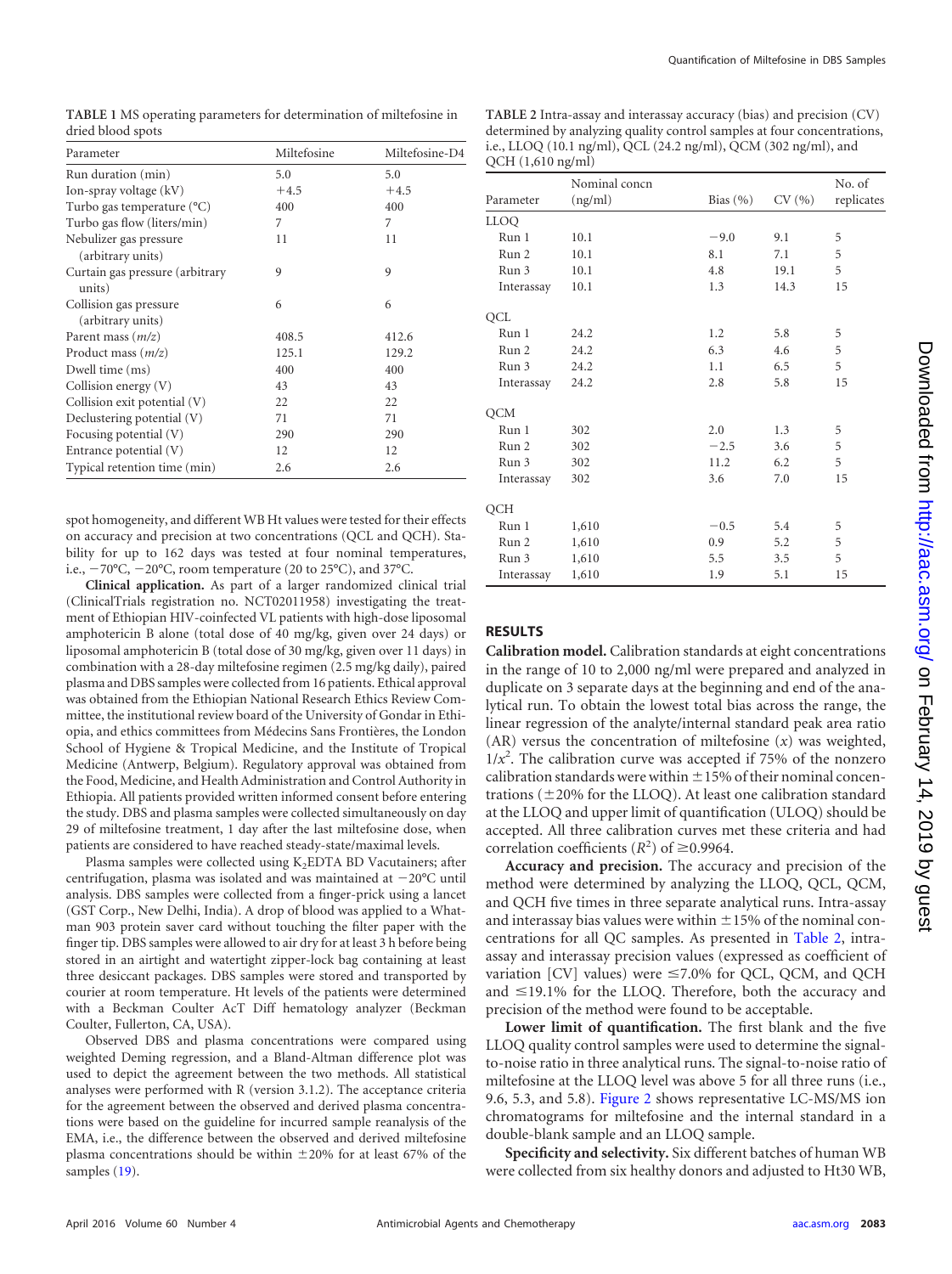

<span id="page-3-0"></span>**FIG 2** Representative LC-MS/MS ion chromatograms of miltefosine (a) and the internal standard miltefosine-D4 (b) quantified in a double-blank DBS sample and of miltefosine (c) and miltefosine-D4 (d) in an LLOQ sample (10.1 ng/ml).

and both a double-blank sample and an LLOQ sample were prepared from each batch. The samples were processed and analyzed as described above. The six LLOQ samples were all within  $\pm 20\%$ of their nominal values. For the double-blank samples, five of the six batches showed no interference at the retention time of miltefosine over 20% of the peak area of the LLOQ sample and none showed a peak for miltefosine-D4 higher than 5% of the internal standard peak area. Therefore, the selectivity was considered to be sufficient.

To test the cross-analyte interference, an ULOQ sample was prepared as described above but subsequently processed with the addition of methanol as the extraction solvent (without the internal standard). Additionally, the internal standard was spiked separately in a double-blank sample at the nominal concentration. No internal standard interferences were observed for the analyte signal, and no interference from the analyte was measured for the specific mass transition of the internal standard.

**Dilution integrity.** The mean miltefosine concentration at the end of a 28-day treatment (150 mg/day) was found to be  $\sim$ 30,000 ng/ml in Dutch CL patients [\(17\)](#page-8-9). Therefore, an >ULOQ sample of 40,000 ng/ml was used in the dilution integrity experiment. The >ULOQ sample was prepared as described previously, and the final extract was subsequently diluted 100-fold with the final extract of a processed blank DBS (extracted with extraction solvent containing the internal standard). The dilution steps were as

follows: first, 10  $\mu$ l of  $>$ ULOQ final extract was diluted with 90  $\mu$ l of blank final extract; subsequently,  $10 \mu l$  of this dilution was further diluted with another 90  $\mu$ l of blank final extract. The deviations of the diluted  $>$  ULOQ samples were within  $\pm$  3.3% of the nominal concentration, and the precision was  $\leq 2.0\%$ ; therefore, it was concluded that samples exceeding the ULOQ (up to 40,000 ng/ml) could be diluted as described, applying a dilution factor of 100.

**Carryover.** Two types of carryover are important to investigate in the validation of dried blood spot methods, namely, instrument carryover and spot-to-spot carryover caused by the punching device. These two sources of carryover were tested. Spot-to-spot carryover samples were prepared by punching spots in the following sequence: an ULOQ sample, unspotted filter paper (to eliminate most of the carryover), a blank spot, unspotted filter paper, and a blank spot. The two blank spots were processed as described previously and injected after the ULOQ sample. The combined instrument and spot-to-spot carryover of the two samples was compared to the mean value of five LLOQ sample measurements and was found to be below 19.3% of the LLOQ.

However, in clinical practice, miltefosine concentrations are often expected to exceed the calibration range of 10 to 2,000 ng/ ml. Samples with expected concentrations around the ULOQ or >ULOQ values should preferably be analyzed in one batch. After punching of a 40,000-ng/ml >ULOQ sample, carryover is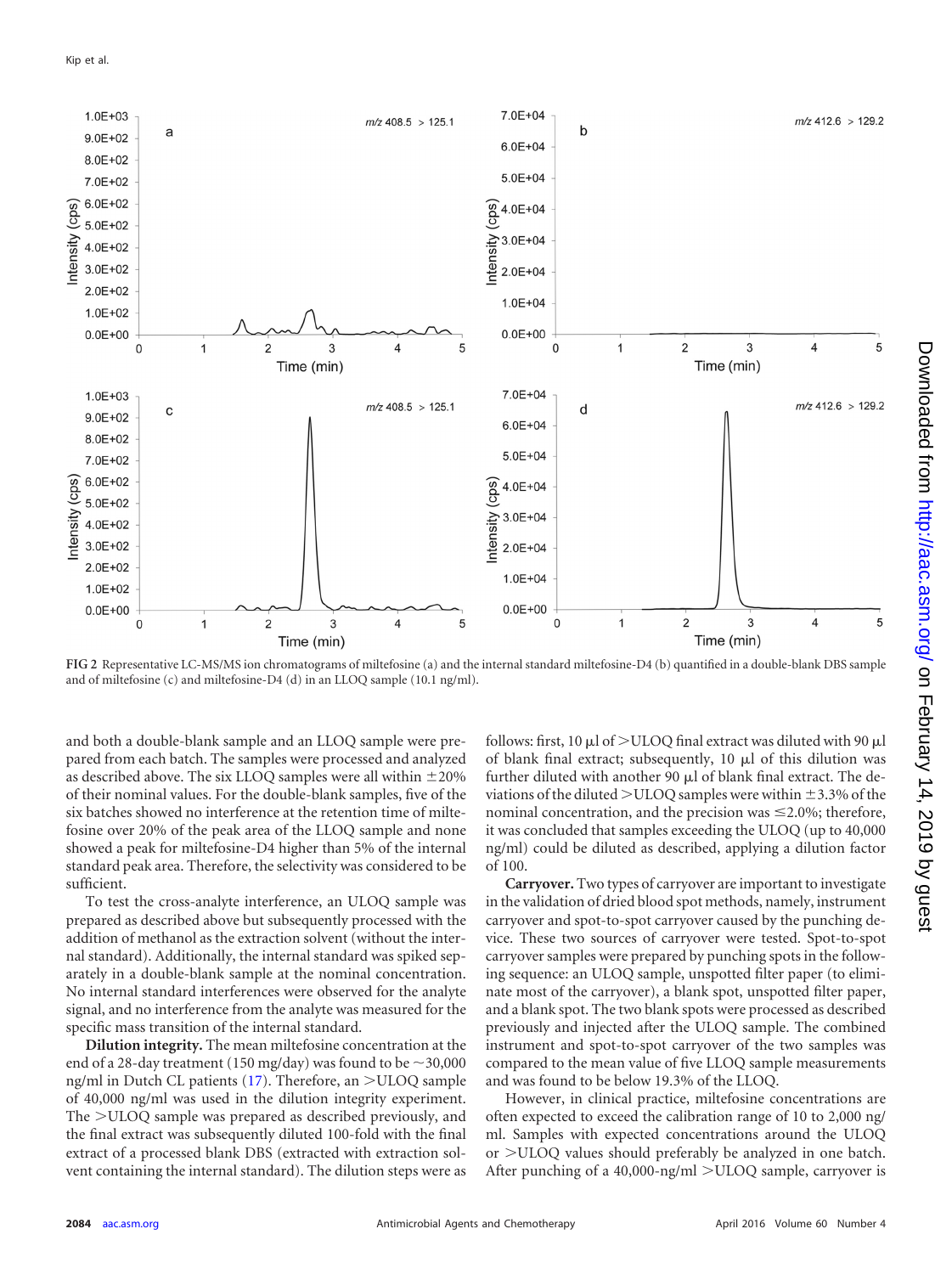acceptable (20% of LLOQ) at the fourth blank spot punched subsequently.

**Matrix factor and recovery.** The matrix factor (MF) and recovery were tested in six different batches of Ht30 WB, spiked at QCL and QCH singularly. Ten-microliter spots were prepared from these solutions, so-called "processed DBS samples." For the analysis, the entire spot was cut out and processed as described previously, with 150  $\mu$ l of extraction solvent. Additionally, "matrix-absent" and "matrix-present" samples were prepared, for which two neat solutions, namely, MF-low (MF-L) (24.4 ng/ml miltefosine) and MF-high (MF-H) (1,630 ng/ml miltefosine), were first prepared in extraction solvent (20 ng/ml miltefosine-D4 in methanol). The matrix-absent samples were prepared by diluting 10  $\mu$ l of these neat solutions with 140  $\mu$ l of extraction solvent. The matrix-present samples were prepared by cutting out the entire 10-µl blank spots of the six different Ht30 WB batches, after which 10  $\mu$ l of MF-L or MF-H solution and 140  $\mu$ l of extraction solvent were added.

The MF was calculated for each batch by calculating the ratio of the miltefosine peak area in the matrix-present sample to that in the matrix-absent sample. The MF at both tested concentrations was  $\sim$ 0.3 as a result of matrix effects (ion suppression). The ISnormalized MF was  $\sim$  1.0, which indicated that the stable isotopelabeled internal standard was effectively compensating for any matrix effects. At both tested QC levels, the CVs of the absolute and IS-normalized MF values calculated from the six different Ht30 WB batches were below 11.5%.

Given that the internal standard is added as extraction solution, it is not part of the sample pretreatment; therefore, the ISnormalized values were used to determine recovery. The sample pretreatment recovery was calculated by comparing the area ratio (AR) of the processed DBS samples with the AR of the matrixpresent samples. IS-normalized sample pretreatment recovery was  $\sim$ 100% (97.2% for QCL samples and 103% for QCH samples). At both tested QC levels, the CV of the IS-normalized recovery from the 6 batches was below 6.7%. Both the matrix effect and recovery experiments were considered acceptable, because the CVs calculated for the six different Ht30 WB batches were consistent and below 15%.

**Stability.** DBS QC samples were prepared at two concentrations (QCL and QCH), as described previously, and were air dried at room temperature overnight. The following day, the samples were stored in sealed aluminum bags with three desiccant packages at four temperatures, i.e.,  $-70^{\circ}$ C,  $-20^{\circ}$ C, room temperature (20 to 25°C), and 37°C. Stability was tested on days 34, 58, 107, and 162; the measured concentrations were within  $\pm$ 12.5% of the nominal concentrations and the precision was  $\leq$ 10.7%. The stability of miltefosine in DBS samples was proven to be at least 5 months (162 days) at temperatures ranging from  $-70^{\circ}$ C to 37 $^{\circ}$ C, with storage in sealed aluminum bags with three desiccant packages.

**Blood spot homogeneity.** Blood spot homogeneity was investigated with 20-µl Ht30 WB DBS samples at QCL and QCH levels, in triplicate; 3.0-mm punches were taken at the perimeter instead of the center of the spots. The bias was 21.8% for the QCL level and 18.0% for the QCH level (CV,  $\leq 7.4\%$ ), which points out the importance of punching the center of the spot.

**Effect of blood spot volume.** For all of the validation procedures described here, a standard fixed spot volume of 20  $\mu$ l was used. QCL and QCH samples were spotted in blood spot volumes reflecting the procedure in clinical practice, i.e., 10, 15, 25, and 30 l. Samples were analyzed in triplicate. Accuracy and precision were all within  $\pm 13.4\%$ , indicating that variability in blood spot volumes between 10 and 30  $\mu$ l had no effect on the accuracy and precision of the method (data not shown).

**Effect of hematocrit levels.** Human WB was adjusted to a range of Ht values that were expected in clinical practice with HIV-coinfected VL patients, i.e., 20, 23, 31, and 35%. For each Ht level, QCL and QCH samples were spiked and analyzed in triplicate. The accuracy and precision of DBS samples within this Ht range were all within  $\pm 14.1\%$  and  $\leq 7.2\%$ , respectively, and therefore were considered acceptable (within  $\pm$ 15%) (data not shown). However, a linear effect of Ht values on the miltefosine quantification was visible in these experiments; therefore, a wider range of Ht values was prepared, to investigate the relationship between Ht levels and the bias in miltefosine quantification. Human WB was adjusted to five different Ht levels (10, 21, 30, 40, and 51%), spiked at two concentrations (QCL and QCH), and spotted at a volume of 20 µl. Samples were analyzed in triplicate.

[Figure 3](#page-5-0) depicts the bias caused by Ht levels in the area ratio of quality control samples prepared in WB with different Ht levels, relative to standard quality control samples prepared in WB Ht30. The linear trend in the bias of the miltefosine concentrations with increasing Ht levels relative to Ht30 could be described by equation 1 ( $R^2 = 0.9761$ ).

Bias<sub>Ht</sub> = 
$$
[(0.013 \times Ht) - 0.359] \times 100\%
$$
 (1)

The same Ht range was spotted at 10, 30, 40, and 50  $\mu$ l, and the linear regression had approximately the same slope regardless of the blood spot volume (data not shown).

**Clinical evaluation of DBS versus plasma concentrations in patient samples.** A total of 16 paired DBS and plasma samples were available from miltefosine-treated Ethiopian HIV-coinfected VL patients. Samples originated from the last treatment day, at which miltefosine plasma concentrations exceed the ULOQ. Miltefosine concentrations ranged from 8,420 to 29,300 ng/ml and from 6,920 to 29,300 ng/ml for DBS and plasma samples, respectively. The median of the observed miltefosine DBS/ plasma concentration ratio was 0.99 (range, 0.83 to 1.22). The correlation between paired individual observed miltefosine plasma and DBS concentrations, using a weighted Deming regression, is depicted in [Fig. 4.](#page-5-1) The slope of the weighted regression line was 0.87 (95% confidence interval [CI], 0.70 to 1.04), with an intercept of 2,091 (95% CI,  $-1,132$  to 5,313) (Pearson's  $r =$ 0.946). The line of true identity, with a regression slope of 1, lies within the 95% CI of the Deming regression line [\(Fig. 4\)](#page-5-1). This indicates an approximately equal distribution of miltefosine in blood plasma and erythrocytes.

Miltefosine (MIL) plasma concentrations can thus be derived from the observed DBS concentrations by using the derived Deming regression equation, as follows:

$$
[MIL]_{plasma, derived} = \frac{([MIL]_{\text{DBS}} - 2,091)}{0.87}
$$
 (2)

All derived miltefosine plasma concentrations calculated from the observed DBS concentrations by using equation 2 were within  $\pm$ 20% of the observed plasma concentrations, as shown in the Bland-Altman plot [\(Fig. 5\)](#page-5-2).

Large between-patient variability in baseline Ht levels is expected for VL patients, and Ht levels typically increase over time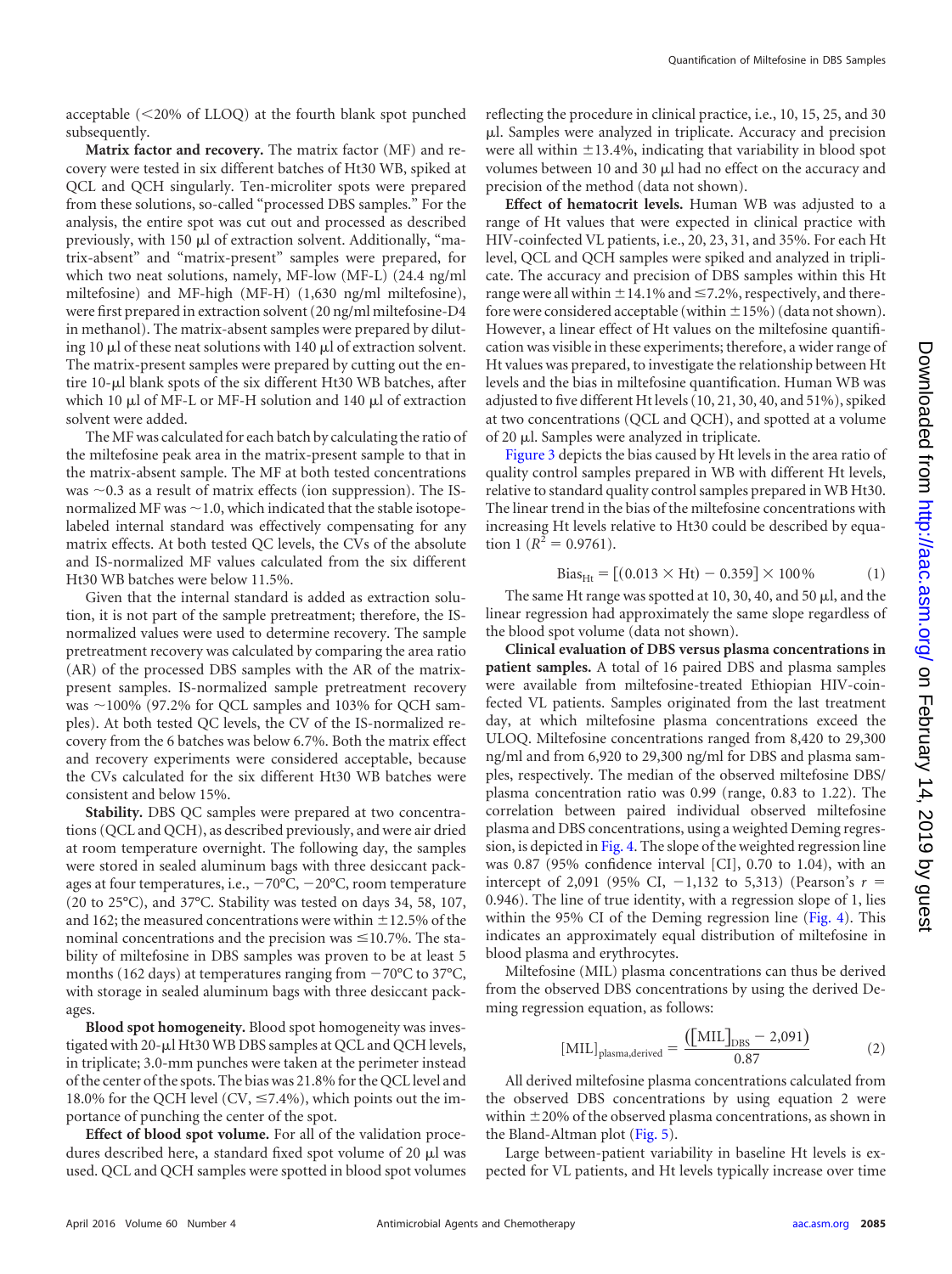

<span id="page-5-0"></span>**FIG 3** Effects of hematocrit levels on the accuracy of miltefosine quantification at two concentrations (i.e., QCL [24 ng/ml] and QCH [1,600 ng/ml]), depicted as bias in the area ratio in comparison with Ht30 WB (used for calibration standards). The linear regression line is described as bias<sub>Ht</sub> =  $[(0.013 \times Ht) - 0.359] \times 100\%$ . Dashed lines, 15% bias.

during the treatment period as patients recover from their infections. Given the effect of Ht levels on the miltefosine quantification with DBS samples established in the bioanalytical validation, the appropriateness of Ht correction of the clinical DBS concentrations was assessed using the patients' paired DBS and plasma samples. Individual patient Ht levels were available for all paired samples, ranging between 23.4% and 44.0%, with a median of 30.5%. We tested Ht correction of the observed DBS concentrations for these clinical samples by using equation 1, describing the

effect of Ht levels on miltefosine quantification in the bioanalytical validation, which resulted in equation 3.

$$
\text{[MIL]}_{\text{DBS,corrected}} = \frac{\text{[MIL]}_{\text{DBS,observed}}}{0.641 + (0.013 \times \text{Ht})}
$$
(3)

The correlation between the Ht-corrected DBS concentrations and the corresponding observed plasma concentrations using a weighted linear Deming regression resulted in a slope of 0.83 (95%



<span id="page-5-1"></span>**FIG 4** Observed miltefosine dried blood spot concentrations plotted against the corresponding observed plasma concentrations in paired patient samples  $(n = 16)$ . Solid black line, weighted Deming fit (2,091 + 0.87*x*; Pearson's  $r =$ 0.946); dashed black lines, 95% confidence interval of the fit; solid gray line, line of true identity.



<span id="page-5-2"></span>**FIG 5** Bland-Altman difference plot depicting the differences between the plasma concentrations derived using the Deming regression equation, based on the observed DBS concentrations, and the observed plasma concentrations. Dashed lines, 20% bias, compared to the observed plasma concentrations.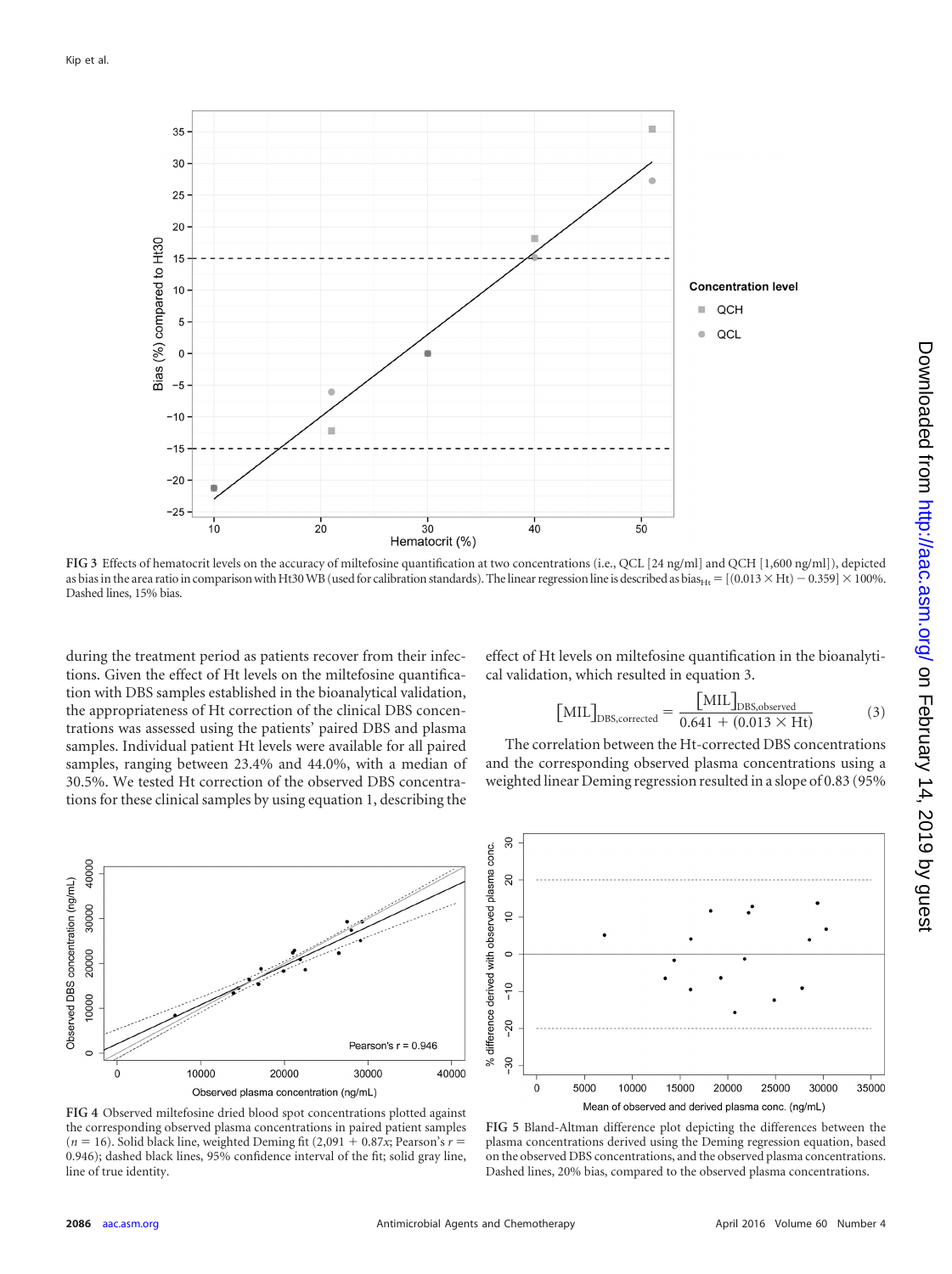

<span id="page-6-0"></span>**FIG 6** Bland-Altman difference plot depicting the differences between the Ht-corrected plasma concentrations derived using the Deming regression equation, based on the Ht-corrected DBS concentrations, and the observed plasma concentrations. Dashed lines, 20% bias, compared to the observed plasma concentrations.

CI, 0.73 to 0.94), with an intercept of 2,051 (95% CI, 238 to 3,863) (Pearson's  $r = 0.951$ ) (graph not shown). The 95% CIs of both the slopes and intercepts of the Ht-corrected and non-Ht-corrected regression lines were overlapping, indicating that Ht correction does not provide a significantly better fit. While all derived plasma concentrations were within 20% of the observed plasma concentrations without Ht correction, 2 of the 16 paired samples were outside the  $\pm 20\%$  bias, relative to the observed plasma concentrations, when the DBS concentrations were first corrected for Ht bias [\(Fig. 6\)](#page-6-0). Furthermore, no obvious or systematic trend in the bias of the derived plasma concentrations (no Ht correction) versus Ht levels was visible [\(Fig. 7\)](#page-6-1). Based on the clinical validation, correction of miltefosine DBS concentrations for Ht levels appeared not to be appropriate.

## **DISCUSSION**

The assay described here is the first assay to measure miltefosine concentrations in patients using less-invasive DBS sample collection, to facilitate future clinical trials investigating new antileishmanial treatment regimens including the drug miltefosine. The assay was successfully validated according to FDA/EMA guidelines and EBF recommendations. With this method, miltefosine can be accurately and precisely quantified with an LLOQ of 10 ng/ml, and concentrations as high as 40,000 ng/ml can be analyzed by 100-fold dilution. Paired miltefosine DBS and plasma samples were collected from 16 HIV-coinfected VL patients in Ethiopia. This clinical evaluation demonstrated good correlation between observed plasma and DBS concentrations. Miltefosine plasma concentrations derived from the observed DBS concentrations using a weighted Deming regression were within 20% of the observed plasma concentrations over a wide range of concentrations. We showed here that the observed miltefosine DBS concentrations were approximately equal to the paired observed plasma concentrations. This indicates an equal distribution of miltefosine between erythrocytes and plasma in blood of miltefosine-treated VL patients, an observation that has not been shown previously, to



<span id="page-6-1"></span>**FIG 7** Differences between the plasma concentrations derived using the Deming regression equation, based on the observed DBS concentrations (without Ht correction), and the observed plasma concentrations versus hematocrit levels. Dashed lines, 20% bias, compared to the observed plasma concentrations.

the best of our knowledge. DBS samples were found to be stable for at least 162 days at up to 37°C, using a simple storage procedure with desiccant packages, which enables storage of the miltefosine PK DBS samples at room temperature in tropical regions.

**Influence of Ht levels on miltefosine DBS measurements.** The patients included in our study showed variable Ht levels, as described previously [\(15\)](#page-8-7), with a median of 30.5%, which is around the standardized Ht level of 30% used for the preparation of calibration standards and QC samples in this assay. Despite a linear correlation between Ht levels and the miltefosine DBS quantification bias observed during the laboratory bioanalytical validation, no such trend in bias due to Ht levels was found in the clinical application, with individual patients' Ht levels ranging from 23.4% to 44.0%. Ht correction did not significantly improve the calculation of the derived miltefosine plasma concentrations from the observed DBS concentrations in patient samples. Additionally, samples from 4 of 16 patients exceeded the validated Ht range (i.e., 35.2%, 37.2%, 38.4%, and 44.0%), but for those samples also the observed plasma concentrations were accurately described by the observed DBS concentrations, without the need for Ht correction.

These findings showed that the observed Ht effect on miltefosine quantification in the bioanalytical validation could not be confirmed in the clinical validation. Several factors can be hypothesized to have effects on miltefosine quantification in clinical practice, which together could potentially counteract the observed effect of Ht levels on miltefosine determinations. The most general explanation for the Ht effect on analyte quantification is that Ht levels affect the distribution of the applied blood over the filter paper [\(12\)](#page-8-4). Blood with high Ht levels spreads less, and therefore the fixed-diameter subpunches contain larger volumes of blood than do samples of blood with lower Ht levels. It could be argued that, when the bioanalytical validation samples are spotted with a pipette, more pressure is applied than during finger-prick spotting, in which the drop merely falls onto the paper. This difference in blood flow upon application of the blood spot to the filter paper might theoretically reduce the total blood volume contained in the 3.0-mm punch from the dried blood spot.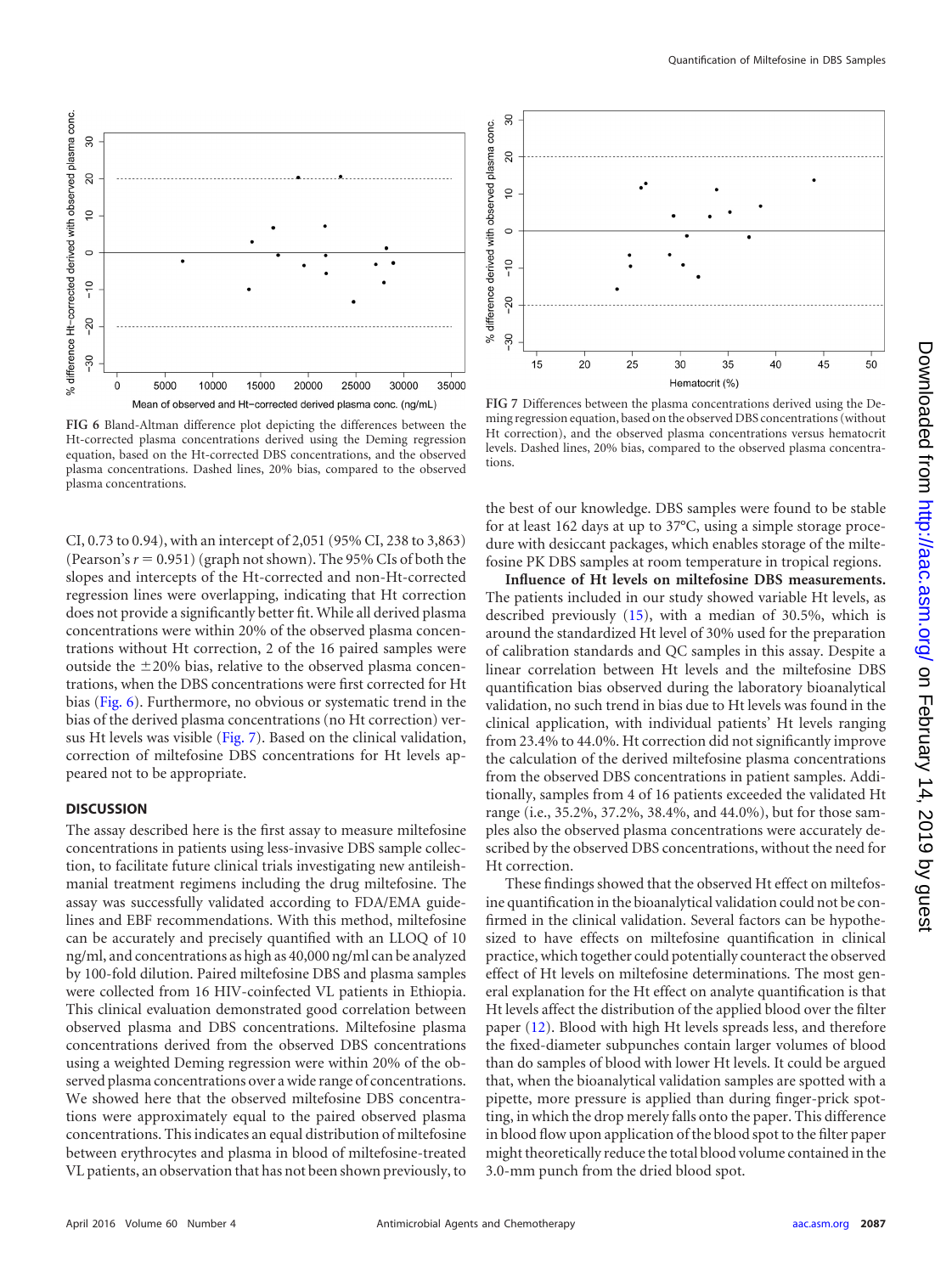It could also be hypothesized that the blood spot volume is larger for patients with lower Ht levels, due to lower viscosity of the blood leading to higher blood flow. However, when the blood spot diameters as indications of blood spot volumes [\(23\)](#page-8-15) were compared for the blood spots in this clinical validation, no such trend between Ht levels and blood spot diameters was found for the patient samples ( $R^2 = 0.002$ ) (data not shown). Therefore, this is not likely to explain the absence of Ht-related bias in the miltefosine quantification of clinical samples.

Additionally, the DBS samples used in the bioanalytical validation differed from the clinical DBS samples in terms of matrix. While the clinical samples were derived from capillary blood obtained by finger puncture, venous blood obtained by venipuncture was used for bioanalytical validation purposes, for practical reasons. It was reported previously that the analyte concentrations in these two matrices could differ, which was mostly explained by the slower distribution equilibrium toward the capillaries [\(24\)](#page-8-16). However, miltefosine accumulates during treatment and reaches steady-state levels during the last week of treatment for most patients. Because the clinical DBS samples were collected 1 day after the last dose of miltefosine, we did not expect the miltefosine concentration to differ between these two matrices.

Finally, during the bioanalytical validation, the effect of Ht was tested while other blood constituents, such as plasma proteins and other blood cells, were kept constant. In clinical samples, however, these blood constituents may be variable and potentially correlated with Ht levels, affecting the miltefosine quantification. For instance, serum albumin levels are significantly lower during active VL infections than those in healthy control subjects [\(25\)](#page-8-17), as are Ht levels, and both anemia and low albumin levels were found to be risk factors for poor clinical outcomes in VL [\(26\)](#page-8-18). Therefore, low Ht levels and low albumin levels are expected to be correlated. Miltefosine is highly protein bound (96 to 98%), and the majority of the protein-bound fraction (97%) is bound to albumin [\(27\)](#page-8-19). This could imply that reduced serum albumin levels theoretically would lead to an increase in the unbound miltefosine fraction in plasma and correspondingly to increased distribution of miltefosine toward the erythrocytes [\(5\)](#page-7-4). The effects of blood protein changes, concurrent with low Ht levels, on the quantification of miltefosine cannot be accounted for in the bioanalytical validation.

In conclusion, various clinical factors potentially affect miltefosine quantification, cancelling out the systematic bias caused by Ht levels and making individual Ht correction redundant in clinical practice. The absence of bias due to Ht levels in the clinical samples makes the application of DBS sample collection easier in the field, without the explicit need for concurrent Ht measurements, and thus allows for DBS sample collection without expensive laboratory equipment.

**Applicability of miltefosine DBS sampling method.** For the clinical validation, we had only a limited number of paired samples available. While there is no strict consensus regarding the number of paired samples required for method comparisons, the evaluation of 40 samples has been proposed  $(28)$ . However, the collection of additional paired samples from the highly anemic HIV-coinfected patients in this study was unfortunately not feasible, due to practical limitations and ethical constraints. Paired patient samples were available over a wide but relatively high (>ULOQ) range of miltefosine plasma concentrations, between 6,920 and 29,300 ng/ml. However, as no trend

could be observed concerning the effect of Ht levels on miltefosine quantification from DBS samples in clinical practice over this wide concentration range, we do not expect that Ht correction will be needed for lower concentration ranges.

We have demonstrated that DBS sample collection is a valid alternative to plasma sampling for the quantification of miltefosine, which has many practical advantages. DBS sampling is minimally invasive and requires only a minute volume of blood. This is particularly beneficial for application of the method in a pediatric population (a large proportion of VL patients are  $\leq$  12 years of age), as well as, for example, highly anemic HIV-coinfected VL patients. Additionally, DBS collection constitutes a low biohazard, reducing the risk of needle stick incidents when sampling HIVcoinfected VL patients. Finally, expensive and logistically challenging cold-chain storage and transport are not required for the DBS samples, simplifying the conducting of PK studies in remote areas where leishmaniasis is endemic and only limited clinical and laboratory infrastructure is available.

## **ACKNOWLEDGMENTS**

We acknowledge all VL patients in Gondar for their willingness to participate in this study.

This research was conducted in collaboration with the Drugs for Neglected Diseases Initiative. The research leading to these results has received funding from the European Union Seventh Framework Programme, the Medicor Foundation (Liechtenstein), and the Federal Ministry of Education and Research through KfW and part of the EDCTP2 program supported by the European Union (Germany).

We have no conflicts of interest to declare.

#### **FUNDING INFORMATION**

The funders had no role in study design, data collection and interpretation, or the decision to submit the work for publication.

#### <span id="page-7-0"></span>**REFERENCES**

- 1. **Omollo R, Alexander N, Edwards T, Khalil EAG, Younis BM, Abuzaid AA, Wasunna M, Njoroge N, Kinoti D, Kirigi G, Dorlo TPC, Ellis S, Balasegaram M, Musa AM.** 2011. Safety and efficacy of miltefosine alone and in combination with sodium stibogluconate and liposomal amphotericin B for the treatment of primary visceral leishmaniasis in East Africa: study protocol for a randomized controlled trial. Trials **12:**166. [http://dx](http://dx.doi.org/10.1186/1745-6215-12-1) [.doi.org/10.1186/1745-6215-12-1.](http://dx.doi.org/10.1186/1745-6215-12-1)
- <span id="page-7-1"></span>2. **Dorlo TPC, Rijal S, Ostyn B, de Vries PJ, Singh R, Bhattarai N, Uranw S, Dujardin J-C, Boelaert M, Beijnen JH, Huitema ADR.** 2014. Failure of miltefosine in visceral leishmaniasis is associated with low drug exposure. J Infect Dis **210:**146 –153. [http://dx.doi.org/10.1093/infdis/jiu039.](http://dx.doi.org/10.1093/infdis/jiu039)
- <span id="page-7-2"></span>3. **Dorlo TPC, Hillebrand MJX, Rosing H, Eggelte TA, de Vries PJ, Beijnen JH.** 2008. Development and validation of a quantitative assay for the measurement of miltefosine in human plasma by liquid chromatography-tandem mass spectrometry. J Chromatogr B Analyt Technol Biomed Life Sci **865:**55–62. [http://dx.doi.org/10.1016/j.jchromb.2008.02](http://dx.doi.org/10.1016/j.jchromb.2008.02.005) [.005.](http://dx.doi.org/10.1016/j.jchromb.2008.02.005)
- <span id="page-7-3"></span>4. **Harhay MO, Olliaro PL, Vaillant M, Chappuis F, Lima MA, Ritmeijer K, Costa CH, Costa DL, Rijal S, Sundar S, Balasegaram M.** 2011. Who is a typical patient with visceral leishmaniasis? Characterizing the demographic and nutritional profile of patients in Brazil, East Africa, and South Asia. Am J Trop Med Hyg **84:**543–550. [http://dx.doi.org/10.4269/ajtmh](http://dx.doi.org/10.4269/ajtmh.2011.10-0321) [.2011.10-0321.](http://dx.doi.org/10.4269/ajtmh.2011.10-0321)
- <span id="page-7-4"></span>5. **Emmons G, Rowland M.** 2010. Pharmacokinetic considerations as to when to use dried blood spot sampling. Bioanalysis **2:**1791–1796. [http:](http://dx.doi.org/10.4155/bio.10.159) [//dx.doi.org/10.4155/bio.10.159.](http://dx.doi.org/10.4155/bio.10.159)
- 6. **Spooner N, Lad R, Barfield M.** 2009. Dried blood spots as a sample collection technique for the determination of pharmacokinetics in clinical studies: considerations for the validation of a quantitative bioanalytical method. Anal Chem **81:**1557–1563. [http://dx.doi.org/10.1021/ac8022839.](http://dx.doi.org/10.1021/ac8022839)
- 7. **Wilhelm AJ, den Burger JCG, Swart EL.** 2014. Therapeutic drug monitoring